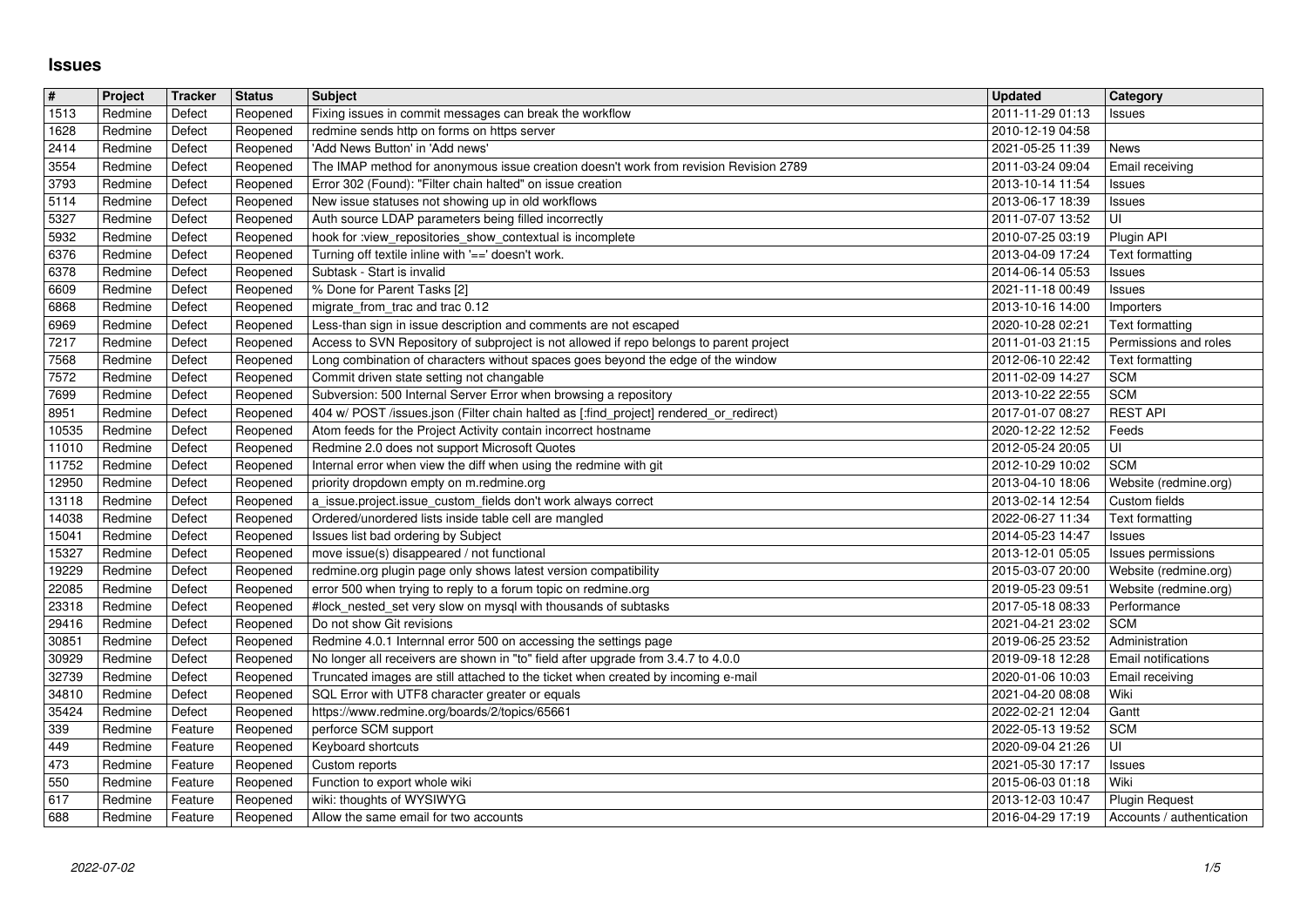| $\overline{\mathbf{H}}$ | Project            | Tracker            | <b>Status</b>        | <b>Subject</b>                                                                                                    | <b>Updated</b>                       | <b>Category</b>                             |
|-------------------------|--------------------|--------------------|----------------------|-------------------------------------------------------------------------------------------------------------------|--------------------------------------|---------------------------------------------|
| 1040                    | Redmine            | Feature            | Reopened             | Global wiki                                                                                                       | 2021-05-04 11:28                     | UI                                          |
| 1157<br>1689            | Redmine<br>Redmine | Feature<br>Feature | Reopened             | Gantt chart for a user across all projects<br><b>Tab Width</b>                                                    | 2012-02-03 17:23<br>2015-02-17 06:57 | Issues<br><b>SCM</b>                        |
| 2487                    | Redmine            | Feature            | Reopened<br>Reopened | Software Reliability Growth Curve                                                                                 | 2016-09-13 17:11                     |                                             |
| 2770                    | Redmine            | Feature            | Reopened             | Display of inline attached images in email notification                                                           | 2022-05-21 17:53                     | Attachments                                 |
| 2893                    | Redmine            | Feature            | Reopened             | Add a view to confirm issue deletion                                                                              | 2011-03-29 14:38                     | luı                                         |
| 3575                    | Redmine            | Feature            | Reopened             | Diff with older revision                                                                                          | 2009-08-26 11:23                     | <b>SCM</b>                                  |
| 3988<br>4089            | Redmine<br>Redmine | Feature<br>Feature | Reopened<br>Reopened | Show diff in revision page<br>Fires a warning if required custom fields exist when migrating                      | 2013-08-19 23:56<br>2009-11-11 22:59 | <b>SCM</b><br>Importers                     |
| 4534                    | Redmine            | Feature            | Reopened             | Only receive emails for new issues                                                                                | 2010-07-22 00:02                     | Email notifications                         |
| 4951                    | Redmine            | Feature            | Reopened             | "Accept Ticket" Link When Viewing Issue                                                                           | 2015-05-24 15:01                     | Issues                                      |
| 4967<br>5274            | Redmine<br>Redmine | Feature<br>Feature | Reopened<br>Reopened | Issues colors<br>Add hook allowing AuthSources to supply a CAPTCHA challenge                                      | 2013-04-23 08:51<br>2011-01-12 16:23 | luı<br>Accounts / authentication            |
| 5286                    | Redmine            | Feature            | Reopened             | Need a way to load all issues in 1 web request, not just 25/50/100                                                | 2013-01-15 10:55                     |                                             |
| 5653                    | Redmine            | Feature            | Reopened             | My page - blocks                                                                                                  | 2013-01-14 15:39                     | l UI                                        |
| 5732                    | Redmine            | Feature            | Reopened             | cannot copy/move subtask from one parent issue to another                                                         | 2012-01-09 18:38                     | UI                                          |
| 6154<br>6645            | Redmine<br>Redmine | Feature<br>Feature | Reopened<br>Reopened | Save issue as draft<br>atomic 'grab' button                                                                       | 2021-06-29 16:55<br>2010-11-02 15:12 | <b>Issues</b>                               |
| 7748                    | Redmine            | Feature            | Reopened             | Options to copy subprojects, tasks with a project                                                                 | 2014-03-06 11:05                     | Administration                              |
| 7867                    | Redmine            | Feature            | Reopened             | Author group filtering                                                                                            | 2020-10-25 08:12                     | <b>Issues filter</b>                        |
| 8423<br>8708            | Redmine<br>Redmine | Feature<br>Feature | Reopened<br>Reopened | Redirect to self (action) in MyController<br>Provide a "download multiple files at once" feature                  | 2011-05-23 18:14<br>2020-03-15 14:58 | Code cleanup/refactoring<br>Attachments     |
| 8915                    | Redmine            | Feature            | Reopened             | Use *.exe (e.g. hg.exe) for SCM command on Windows                                                                | 2011-11-12 01:21                     | <b>SCM</b>                                  |
| 9385                    | Redmine            | Feature            | Reopened             | Specify a specifc branch in a reference                                                                           | 2012-10-15 15:06                     | Text formatting                             |
| 9693                    | Redmine            | Feature            | Reopened             | support external url images in PDF                                                                                | 2021-09-03 06:34                     | PDF export                                  |
| 10514<br>11316          | Redmine<br>Redmine | Feature<br>Feature | Reopened<br>Reopened | Follow file rename/move on repository file history (git)<br>Automatic update of related issues                    | 2012-03-21 23:31<br>2019-04-29 16:30 | <b>SCM</b><br>Issues                        |
| 12521                   | Redmine            | Feature            | Reopened             | Tracker can not be deleted - because issues of archived projects cannot be found without unarchiving the projects | 2019-01-18 08:25                     | Administration                              |
| 12532                   | Redmine            | Feature            | Reopened             | "Improve visibility of the "test email configuration" link"                                                       | 2013-04-10 13:09                     | Administration                              |
| 12814<br>12907          | Redmine<br>Redmine | Feature<br>Feature | Reopened             | Ability to specify target version sort order<br>Add a button "Assign to me" on issue view.                        | 2013-03-27 21:39                     | Roadmap                                     |
| 13244                   | Redmine            | Feature            | Reopened<br>Reopened | Restrict log time for old days                                                                                    | 2018-08-04 09:09<br>2021-02-28 20:40 | Issues<br>Time tracking                     |
| 13815                   | Redmine            | Feature            | Reopened             | Modify columns of timelog csv export                                                                              | 2013-04-23 14:01                     | Time tracking                               |
| 14961                   | Redmine            | Feature            | Reopened             | Reconsider moving from svn to git & GitHub                                                                        | 2019-01-30 21:22                     | Website (redmine.org)                       |
| 15578<br>15760          | Redmine<br>Redmine | Feature<br>Feature | Reopened<br>Reopened | Bulk update Start/End Date with different dates for each issue<br>JS response support for #render_error           | 2013-12-13 18:51<br>2014-02-23 09:17 | Issues planning<br>Code cleanup/refactoring |
| 17469                   | Redmine            | Feature            | Reopened             | Add percentage done of project's version to Version#index API response                                            | 2015-03-26 07:23                     | <b>REST API</b>                             |
| 21697                   | Redmine            | Feature            | Reopened             | Set secure flag of the session cookie depending on original request                                               | 2017-11-30 16:55                     | Security                                    |
| 23131<br>23579          | Redmine            | Feature            | Reopened             | Plugin load order defined by inter-plugin dependencies<br>Screenshot Button                                       | 2016-10-20 10:26                     |                                             |
| 25561                   | Redmine<br>Redmine | Feature<br>Feature | Reopened<br>Reopened | Issues are not tasks: please split them                                                                           | 2016-08-15 08:32<br>2017-04-10 13:16 | <b>Plugin Request</b>                       |
| 28829                   | Redmine            | Feature            | Reopened             | Add right-click context menu to the contextual area of an issue                                                   | 2018-09-15 11:47                     | l UI                                        |
| 29470                   | Redmine            | Feature            | Reopened             | Possibility to mark tracker as "Subtask only"                                                                     | 2022-03-19 09:00                     | Issues                                      |
|                         |                    |                    |                      |                                                                                                                   |                                      |                                             |
|                         |                    |                    |                      |                                                                                                                   |                                      |                                             |
|                         |                    |                    |                      |                                                                                                                   |                                      |                                             |
|                         |                    |                    |                      |                                                                                                                   |                                      |                                             |
|                         |                    |                    |                      |                                                                                                                   |                                      |                                             |
|                         |                    |                    |                      |                                                                                                                   |                                      |                                             |
|                         |                    |                    |                      |                                                                                                                   |                                      |                                             |
|                         |                    |                    |                      |                                                                                                                   |                                      |                                             |
|                         |                    |                    |                      |                                                                                                                   |                                      |                                             |
|                         |                    |                    |                      |                                                                                                                   |                                      |                                             |
|                         |                    |                    |                      |                                                                                                                   |                                      |                                             |
|                         |                    |                    |                      |                                                                                                                   |                                      |                                             |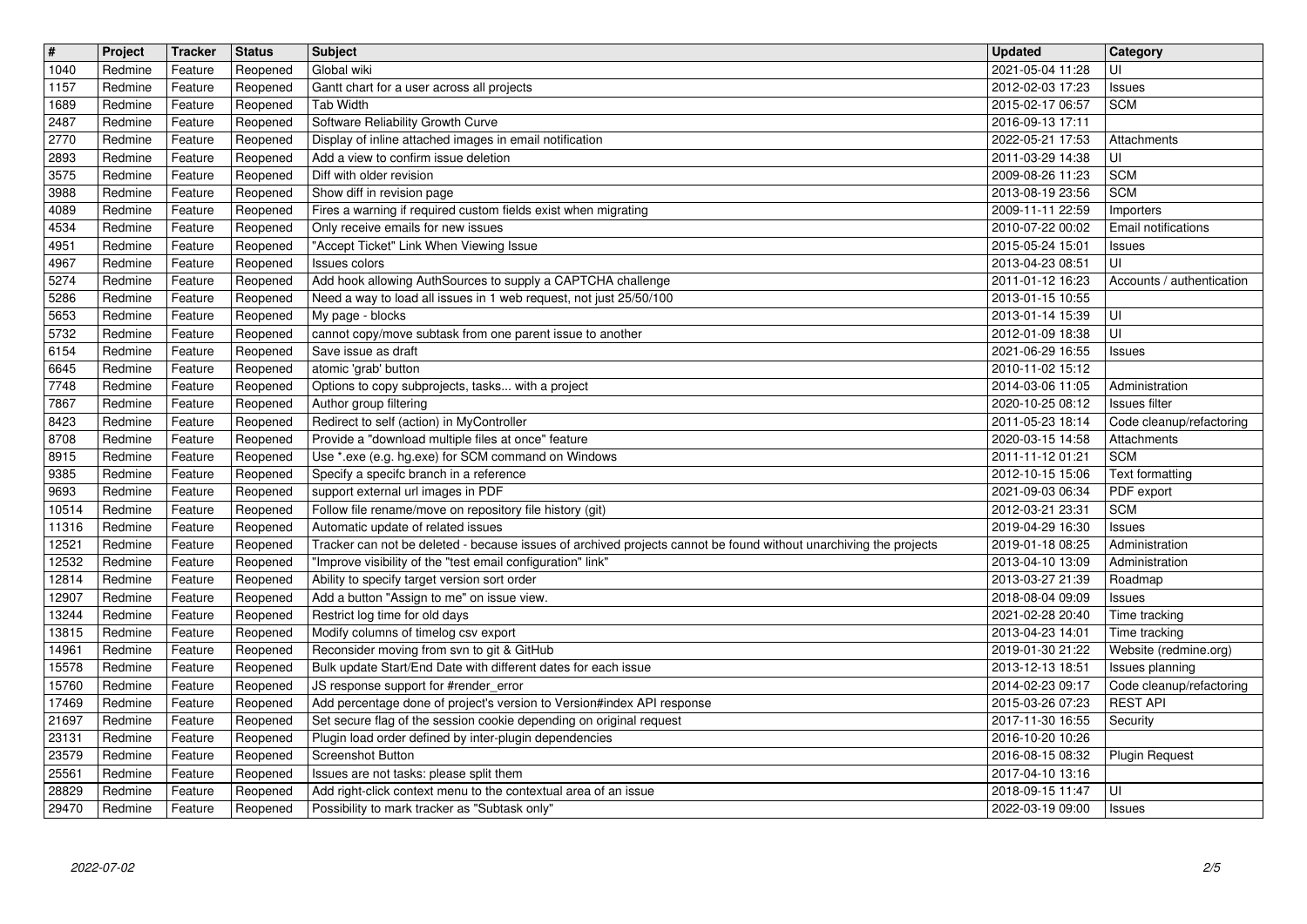| $\boxed{\texttt{#}}$<br>33071 | Project<br>Redmine | Tracker<br>Feature | <b>Status</b><br>Reopened | <b>Subject</b><br>Prevent accidental deletion of contents with sudo mode                                                                 | <b>Updated</b><br>2021-01-06 04:39   | <b>Category</b><br>UI                            |
|-------------------------------|--------------------|--------------------|---------------------------|------------------------------------------------------------------------------------------------------------------------------------------|--------------------------------------|--------------------------------------------------|
| 35138                         | Redmine            | Feature            | Reopened                  | Allow Version custom fields to be searchable                                                                                             | 2021-05-13 10:45                     | Search engine                                    |
| 35991<br>2197                 | Redmine<br>Redmine | Feature<br>Patch   | Reopened<br>Reopened      | Parent ticket history plugin<br>protect user email from spmamer                                                                          | 2022-06-27 12:11<br>2010-01-03 03:48 | Issues<br>Email notifications                    |
| 14148                         | Redmine            | Patch              | Reopened                  | Double translation: label_f_hours vs. x_hours                                                                                            | 2013-06-06 01:02<br>2017-06-17 12:41 | Translations                                     |
| 24007<br>26139                | Redmine<br>Redmine | Patch<br>Patch     | Reopened<br>Reopened      | Change plugins directory through the configuration.yml file<br>Follow Gemfile's plugin loader as #24007                                  | 2017-06-18 13:57                     | Plugin API<br>Plugin API                         |
| 31752<br>5072                 | Redmine<br>Redmine | Patch<br>Defect    | Reopened<br>Resolved      | Show assigned people when displaying tickets which are related to a specific versions<br>SVN Repository Error when using FastCGI on IIS7 | 2019-08-04 16:33<br>2012-03-26 14:08 | Issues<br><b>SCM</b>                             |
| 9966<br>10023                 | Redmine<br>Redmine | Defect<br>Defect   | Resolved<br>Resolved      | Private issue permissions<br>Filename of attachments                                                                                     | 2019-09-26 17:54<br>2019-09-26 17:54 | <b>Issues permissions</b><br>Attachments         |
| 10504                         | Redmine            | Defect             | Resolved                  | migrate_from_mantis script fails on first project when trying to update version dates                                                    | 2014-05-18 05:42                     | Importers                                        |
| 10532<br>13995                | Redmine<br>Redmine | Defect<br>Defect   | Resolved<br>Resolved      | migrate_from_mantis script fails with missing table name<br>Custom Field (User) - Changes were not correct journalized                   | 2014-04-19 10:17<br>2016-10-14 09:01 | Custom fields                                    |
| 14906<br>18984                | Redmine<br>Redmine | Defect<br>Defect   | Resolved<br>Resolved      | Excessive queries on roles table when show a Issue<br>migrate_from_mantis with NoMethodError: strftime                                   | 2015-07-24 08:43<br>2015-02-02 16:52 | <b>Issues</b><br>Importers                       |
| 19002                         | Redmine            | Defect             | Resolved                  | Typos in descriptions of buildin macros (seen through {{macro_list}} output)                                                             | 2015-02-18 12:38                     | Website (redmine.org)                            |
| 20943<br>31968                | Redmine<br>Redmine | Defect<br>Defect   | Resolved<br>Resolved      | migrate_from_trac.rake dont work<br>MIME Content Type is not properly handled while attaching the files                                  | 2017-08-01 13:32<br>2019-08-28 14:41 | Importers<br>Attachments                         |
| 32983<br>33088                | Redmine<br>Redmine | Defect<br>Defect   | Resolved<br>Resolved      | Filter for "Blocked by" "no open issues" not working<br>Should User.notify_about?(issue) consider the issue being wathced by the user?   | 2020-02-13 09:30<br>2020-03-09 03:04 | Issues filter<br>Email notifications             |
| 33138<br>33139                | Redmine<br>Redmine | Defect<br>Defect   | Resolved<br>Resolved      | Apache crashes with Redmine.pm and RedmineCacheCredsMax active<br>Redmine.pm not working with socks                                      | 2020-05-19 13:42<br>2020-05-19 13:40 | SCM extra<br>SCM extra                           |
| 33291                         | Redmine            | Defect             | Resolved                  | Gantt conversion to png failed with error w.r.t. font 'helvetica'                                                                        | 2020-05-14 10:51                     | Gantt                                            |
| 34831<br>35225                | Redmine<br>Redmine | Defect<br>Defect   | Resolved<br>Resolved      | Unnecessary encoded CR characters in mails<br>Edit issue shows date in MM/DD/YYYY while the rest of the application shows YYYY/MM/DD     | 2021-12-01 14:44<br>2021-05-12 12:50 | Email notifications<br>Issues                    |
| 35355<br>35431                | Redmine<br>Redmine | Defect<br>Defect   | Resolved<br>Resolved      | Unable to create or edit users with Cyrillic logins<br>send notifications to user selected from costum field (user type)                 | 2021-06-06 21:42<br>2021-09-10 08:39 | Accounts / authentication<br>Email notifications |
| 36245                         | Redmine            | Defect             | Resolved                  | ActiveSupport::Reloader.to_prepare not working in trunk 21287                                                                            | 2022-01-06 16:54                     | Plugin API                                       |
| 3876<br>10503                 | Redmine<br>Redmine | Feature<br>Feature | Resolved<br>Resolved      | Idap authentification without binding?<br>Change or update issue 'assigned to' depening on category                                      | 2020-03-31 09:28<br>2013-06-06 08:08 | Accounts / authentication<br>Issues              |
| 10975<br>11760                | Redmine<br>Redmine | Feature<br>Feature | Resolved<br>Resolved      | An 'Involved In' filter<br>First-post moderation                                                                                         | 2018-06-06 10:54<br>2014-02-07 01:12 | Issues<br>Permissions and roles                  |
| 11952<br>13191                | Redmine<br>Redmine | Feature<br>Feature | Resolved<br>Resolved      | Multiple entries insert in a custom fields list with the REST API<br>Custom query: When an issue was applied to version x?               | 2012-09-27 21:43<br>2013-02-16 15:22 | <b>REST API</b><br>Issues                        |
| 15382                         | Redmine            | Feature            | Resolved                  | Show parent project in notification mail subject line                                                                                    | 2014-04-25 11:13                     | Email notifications                              |
| 18006<br>19564                | Redmine<br>Redmine | Feature<br>Feature | Resolved<br>Resolved      | Project's custom fields should be available in issue lists columns<br>Hide custom field during pdf export                                | 2014-10-07 16:15<br>2015-05-07 06:26 | Custom fields<br>Custom fields                   |
| 20595<br>27603                | Redmine<br>Redmine | Feature<br>Feature | Resolved<br>Resolved      | Hierarchical Numbering on headers<br>Support for LDAP jpegPhoto or thumbnailPhoto                                                        | 2017-05-27 05:46<br>2017-11-22 12:09 | Text formatting<br>LDAP                          |
| 29654                         | Redmine            | Feature            | Resolved                  | Adding a text box in the settings page to take recursive data                                                                            | 2019-03-13 10:51                     | Project settings                                 |
| 31107<br>31404                | Redmine<br>Redmine | Feature<br>Feature | Resolved<br>Resolved      | How to disable email subject processing<br>Time visualization plugin                                                                     | 2019-09-18 15:05<br>2019-05-20 11:39 | Email receiving<br><b>Plugin Request</b>         |
|                               |                    |                    |                           |                                                                                                                                          |                                      |                                                  |
|                               |                    |                    |                           |                                                                                                                                          |                                      |                                                  |
|                               |                    |                    |                           |                                                                                                                                          |                                      |                                                  |
|                               |                    |                    |                           |                                                                                                                                          |                                      |                                                  |
|                               |                    |                    |                           |                                                                                                                                          |                                      |                                                  |
|                               |                    |                    |                           |                                                                                                                                          |                                      |                                                  |
|                               |                    |                    |                           |                                                                                                                                          |                                      |                                                  |
|                               |                    |                    |                           |                                                                                                                                          |                                      |                                                  |
|                               |                    |                    |                           |                                                                                                                                          |                                      |                                                  |
|                               |                    |                    |                           |                                                                                                                                          |                                      |                                                  |
|                               |                    |                    |                           |                                                                                                                                          |                                      |                                                  |
|                               |                    |                    |                           |                                                                                                                                          |                                      |                                                  |
|                               |                    |                    |                           |                                                                                                                                          |                                      |                                                  |
|                               |                    |                    |                           |                                                                                                                                          |                                      |                                                  |
|                               |                    |                    |                           |                                                                                                                                          |                                      |                                                  |
|                               |                    |                    |                           |                                                                                                                                          |                                      |                                                  |
|                               |                    |                    |                           |                                                                                                                                          |                                      |                                                  |
|                               |                    |                    |                           |                                                                                                                                          |                                      |                                                  |
|                               |                    |                    |                           |                                                                                                                                          |                                      |                                                  |
|                               |                    |                    |                           |                                                                                                                                          |                                      |                                                  |
|                               |                    |                    |                           |                                                                                                                                          |                                      |                                                  |
|                               |                    |                    |                           |                                                                                                                                          |                                      |                                                  |
|                               |                    |                    |                           |                                                                                                                                          |                                      |                                                  |
|                               |                    |                    |                           |                                                                                                                                          |                                      |                                                  |
|                               |                    |                    |                           |                                                                                                                                          |                                      |                                                  |
|                               |                    |                    |                           |                                                                                                                                          |                                      |                                                  |
|                               |                    |                    |                           |                                                                                                                                          |                                      |                                                  |
|                               |                    |                    |                           |                                                                                                                                          |                                      |                                                  |
|                               |                    |                    |                           |                                                                                                                                          |                                      |                                                  |
|                               |                    |                    |                           |                                                                                                                                          |                                      |                                                  |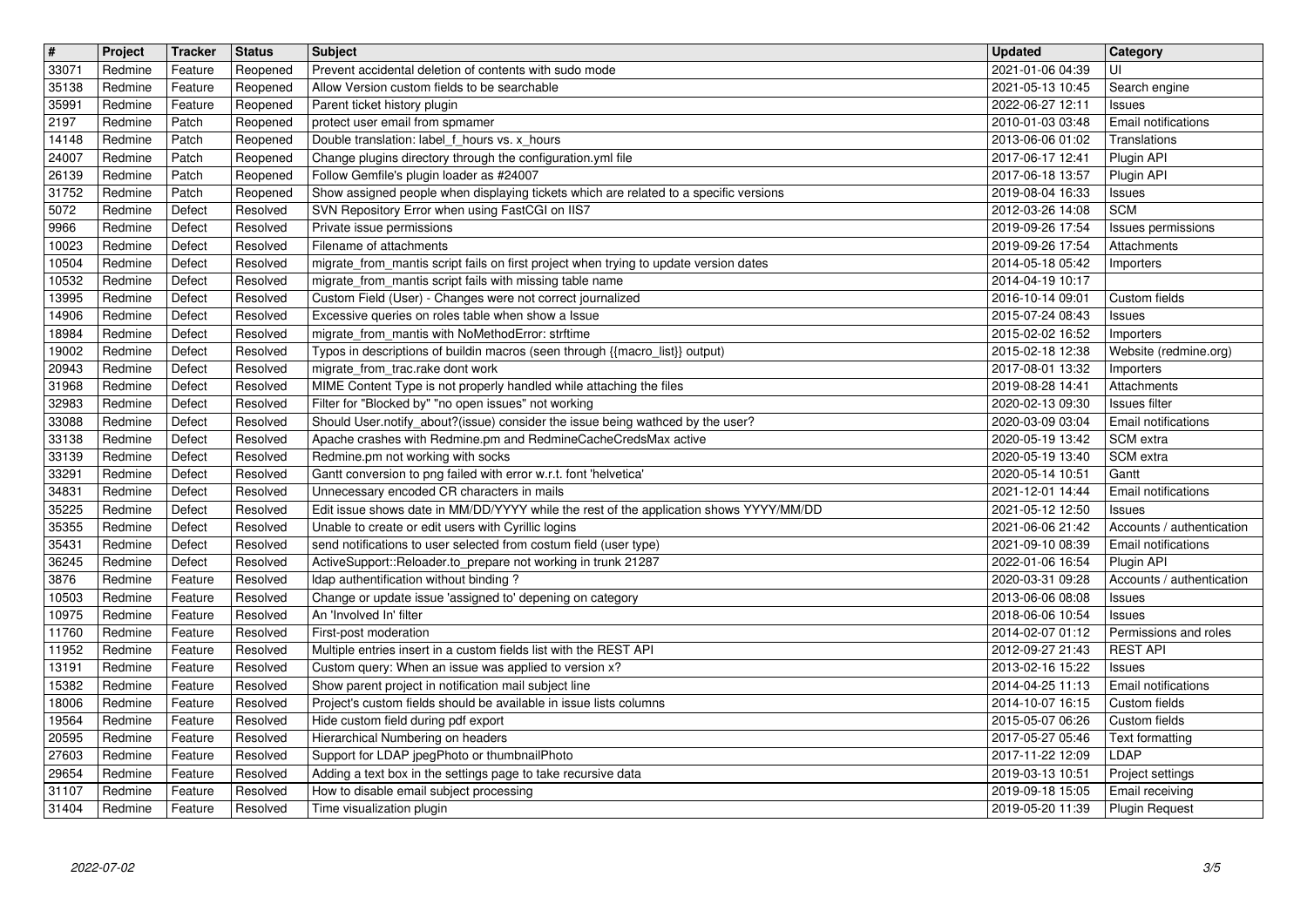| $\boxed{\texttt{#}}$ | Project            | Tracker            | <b>Status</b>          | <b>Subject</b>                                                                                                                                                       | <b>Updated</b>                                         | Category                                      |
|----------------------|--------------------|--------------------|------------------------|----------------------------------------------------------------------------------------------------------------------------------------------------------------------|--------------------------------------------------------|-----------------------------------------------|
| 32090<br>33097       | Redmine<br>Redmine | Feature<br>Feature | Resolved<br>Resolved   | REST API: users: add support for status=*<br>Feedback about email delivery                                                                                           | 2021-02-20 17:44<br>2021-04-14 15:58                   | <b>REST API</b><br><b>Email notifications</b> |
| 33210                | Redmine            | Feature            | Resolved               | Add "Filters" category to redmine.org                                                                                                                                | 2020-04-21 11:42                                       | Website (redmine.org)                         |
| 33325                | Redmine            | Feature            | Resolved               | Export spent time report as PDF                                                                                                                                      | 2021-01-09 02:34                                       | Time tracking                                 |
| 33375                | Redmine            | Feature            | Resolved               | Send Email Notification for TimeEntry                                                                                                                                | 2020-04-30 17:53                                       | Time tracking                                 |
| 35558<br>5510        | Redmine<br>Redmine | Feature<br>Patch   | Resolved<br>Resolved   | Add button "Send notification again"<br>Enable Mutliple Versions Per Issue                                                                                           | 2021-11-11 18:23<br>2015-06-30 10:38                   | <b>Email notifications</b><br>Roadmap         |
| 9697                 | Redmine            | Patch              | Resolved               | Projects list with progress                                                                                                                                          | 2019-02-15 19:44                                       | UI                                            |
| 13239                | Redmine            | Patch              | Resolved               | migrate_from_mantis script doesn't work for later mantis versions                                                                                                    | 2013-02-20 23:07                                       | Importers                                     |
| 18059<br>18496       | Redmine<br>Redmine | Patch<br>Patch     | Resolved<br>Resolved   | Activity when issue change assigned to.<br>Migrate to Redmine 2.5.3 (or 2.6.0) from Mantis 1.2.17                                                                    | 2015-09-17 15:17<br>2014-12-28 04:46                   | <b>Activity view</b><br>Importers             |
| 24051                | Redmine            | Patch              | Resolved               | As a non-admin user using API, I want to be able to filter users by their username without getting forbidden exception                                               | 2016-11-02 17:51                                       | <b>REST API</b>                               |
| 26122                | Redmine            | Patch              | Resolved               | Implementation of visible conditions with inner join instead of subselect                                                                                            | 2019-09-27 18:22                                       | Performance                                   |
| 31224<br>33722       | Redmine<br>Redmine | Patch<br>Patch     | Resolved<br>Resolved   | My page, add Time Entry queries<br>migrate_from_trac dose not work                                                                                                   | 2019-11-15 00:50<br>2020-07-30 14:29                   | My page<br>Importers                          |
| 36387                | Redmine            | Patch              | Resolved               | Updating Hungarian translation                                                                                                                                       | 2022-01-19 13:19                                       | Translations                                  |
| 1013                 | Redmine            | Defect             | Confirmed              | Custom queries can be saved under same name                                                                                                                          | 2021-10-25 11:43                                       | <b>Issues</b>                                 |
| 1175                 | Redmine            | Defect             | Confirmed<br>Confirmed | Empty diff page for binary files<br>Subversion: Error message for some of view differences                                                                           | 2013-01-04 10:10                                       | <b>SCM</b><br>SCM                             |
| 2493<br>4073         | Redmine<br>Redmine | Defect<br>Defect   | Confirmed              | Editing/deleting cross-projects custom query mistakenly redirects to "All issues" page                                                                               | 2020-02-19 14:28<br>2013-05-11 04:02                   | UI                                            |
| 4682                 | Redmine            | Defect             | Confirmed              | Completed version with wrong progress bar status                                                                                                                     | 2022-03-27 23:17                                       | Roadmap                                       |
| 4953                 | Redmine            | Defect             | Confirmed              | "In the past N days" filter displays N+1 days                                                                                                                        | 2016-12-23 10:26                                       | UI                                            |
| 5211<br>5475         | Redmine<br>Redmine | Defect<br>Defect   | Confirmed<br>Confirmed | Gantt to PDF not working with subtasking<br>Non conformances with W3C xhtml transitional standards                                                                   | 2013-01-15 11:40<br>2013-11-14 09:44                   | Gantt<br>Code cleanup/refactoring             |
| 5871                 | Redmine            | Defect             | Confirmed              | Hard coded English strings in Wiki                                                                                                                                   | 2013-01-15 09:17                                       | UI                                            |
| 5908                 | Redmine            | Defect             | Confirmed              | Odd rendering of right click menu in Firefox                                                                                                                         | 2013-01-15 10:28                                       | UI                                            |
| 5976<br>5998         | Redmine<br>Redmine | Defect<br>Defect   | Confirmed<br>Confirmed | Uniqueness of User model fields is not checked sufficiently<br>New line not taking effect on a certain piece of text                                                 | 2013-01-16 19:39<br>2013-01-15 10:18                   | Accounts / authentication<br>Text formatting  |
| 6082                 | Redmine            | Defect             | Confirmed              | acts_as_event email key                                                                                                                                              | 2021-03-05 06:44                                       | <b>Activity view</b>                          |
| 8626                 | Redmine            | Defect             | Confirmed              | Setting status via API fails silently                                                                                                                                | 2019-06-08 06:45                                       | <b>REST API</b>                               |
| 10098<br>10134       | Redmine<br>Redmine | Defect<br>Defect   | Confirmed<br>Confirmed | last_login_on set to wrong time when config.active_record.default_timezone = :utc<br>Case insensitive search is not working with postgres 8.4 and umlauts            | 2020-07-20 03:00<br>2018-04-16 11:16                   | Accounts / authentication<br>Search engine    |
| 10233                | Redmine            | Defect             | Confirmed              | "update issue" silently ignores "status" field if the user is not part of the project, but changes other fields                                                      | 2020-12-12 07:19                                       | <b>REST API</b>                               |
| 11839                | Redmine            | Defect             | Confirmed              | Text overlay when exporting issues to pdf files                                                                                                                      | 2014-02-05 12:27                                       | PDF export                                    |
| 11881<br>12146       | Redmine<br>Redmine | Defect<br>Defect   | Confirmed<br>Confirmed | FCGI mode does not support sub-URI<br>Required (list-, user- or version) custom field "fixed version" with Multiple values allows nil value during status transition | 2013-03-07 07:55<br>2016-04-04 18:14                   | Project settings<br>Custom fields             |
| 12287                | Redmine            | Defect             | Confirmed              | Time entries of private issues are visible by users without permission to see them                                                                                   | 2017-02-19 19:07                                       | Time tracking                                 |
| 12680<br>12750       | Redmine<br>Redmine | Defect<br>Defect   | Confirmed<br>Confirmed | Estimated Time value is corrupted<br>Start date set to '2013-01-05 00:00:00' instead of '2013-01-05' when editing an issue                                           | 2013-01-27 22:12<br>2014-07-31 19:43   Issues planning | Issues planning                               |
| 13172                | Redmine            | Defect             | Confirmed              | Changing assignee then tracker or status reverts unsaved assignee change (during issue edit/update)                                                                  | 2017-03-15 18:43                                       | <b>Issues</b>                                 |
| 13424                | Redmine            | Defect             | Confirmed              | Demo instance                                                                                                                                                        | 2013-03-11 10:26                                       | Website (redmine.org)                         |
| 13547<br>13587       | Redmine<br>Redmine | Defect<br>Defect   | Confirmed<br>Confirmed | Start calendars on not work<br>unpredictable tab position after ajax call loading workflow                                                                           | 2016-06-13 17:19<br>2013-08-09 01:47                   | Time tracking<br><b>Issues</b>                |
|                      |                    |                    |                        |                                                                                                                                                                      |                                                        |                                               |
|                      |                    |                    |                        |                                                                                                                                                                      |                                                        |                                               |
|                      |                    |                    |                        |                                                                                                                                                                      |                                                        |                                               |
|                      |                    |                    |                        |                                                                                                                                                                      |                                                        |                                               |
|                      |                    |                    |                        |                                                                                                                                                                      |                                                        |                                               |
|                      |                    |                    |                        |                                                                                                                                                                      |                                                        |                                               |
|                      |                    |                    |                        |                                                                                                                                                                      |                                                        |                                               |
|                      |                    |                    |                        |                                                                                                                                                                      |                                                        |                                               |
|                      |                    |                    |                        |                                                                                                                                                                      |                                                        |                                               |
|                      |                    |                    |                        |                                                                                                                                                                      |                                                        |                                               |
|                      |                    |                    |                        |                                                                                                                                                                      |                                                        |                                               |
|                      |                    |                    |                        |                                                                                                                                                                      |                                                        |                                               |
|                      |                    |                    |                        |                                                                                                                                                                      |                                                        |                                               |
|                      |                    |                    |                        |                                                                                                                                                                      |                                                        |                                               |
|                      |                    |                    |                        |                                                                                                                                                                      |                                                        |                                               |
|                      |                    |                    |                        |                                                                                                                                                                      |                                                        |                                               |
|                      |                    |                    |                        |                                                                                                                                                                      |                                                        |                                               |
|                      |                    |                    |                        |                                                                                                                                                                      |                                                        |                                               |
|                      |                    |                    |                        |                                                                                                                                                                      |                                                        |                                               |
|                      |                    |                    |                        |                                                                                                                                                                      |                                                        |                                               |
|                      |                    |                    |                        |                                                                                                                                                                      |                                                        |                                               |
|                      |                    |                    |                        |                                                                                                                                                                      |                                                        |                                               |
|                      |                    |                    |                        |                                                                                                                                                                      |                                                        |                                               |
|                      |                    |                    |                        |                                                                                                                                                                      |                                                        |                                               |
|                      |                    |                    |                        |                                                                                                                                                                      |                                                        |                                               |
|                      |                    |                    |                        |                                                                                                                                                                      |                                                        |                                               |
|                      |                    |                    |                        |                                                                                                                                                                      |                                                        |                                               |
|                      |                    |                    |                        |                                                                                                                                                                      |                                                        |                                               |
|                      |                    |                    |                        |                                                                                                                                                                      |                                                        |                                               |